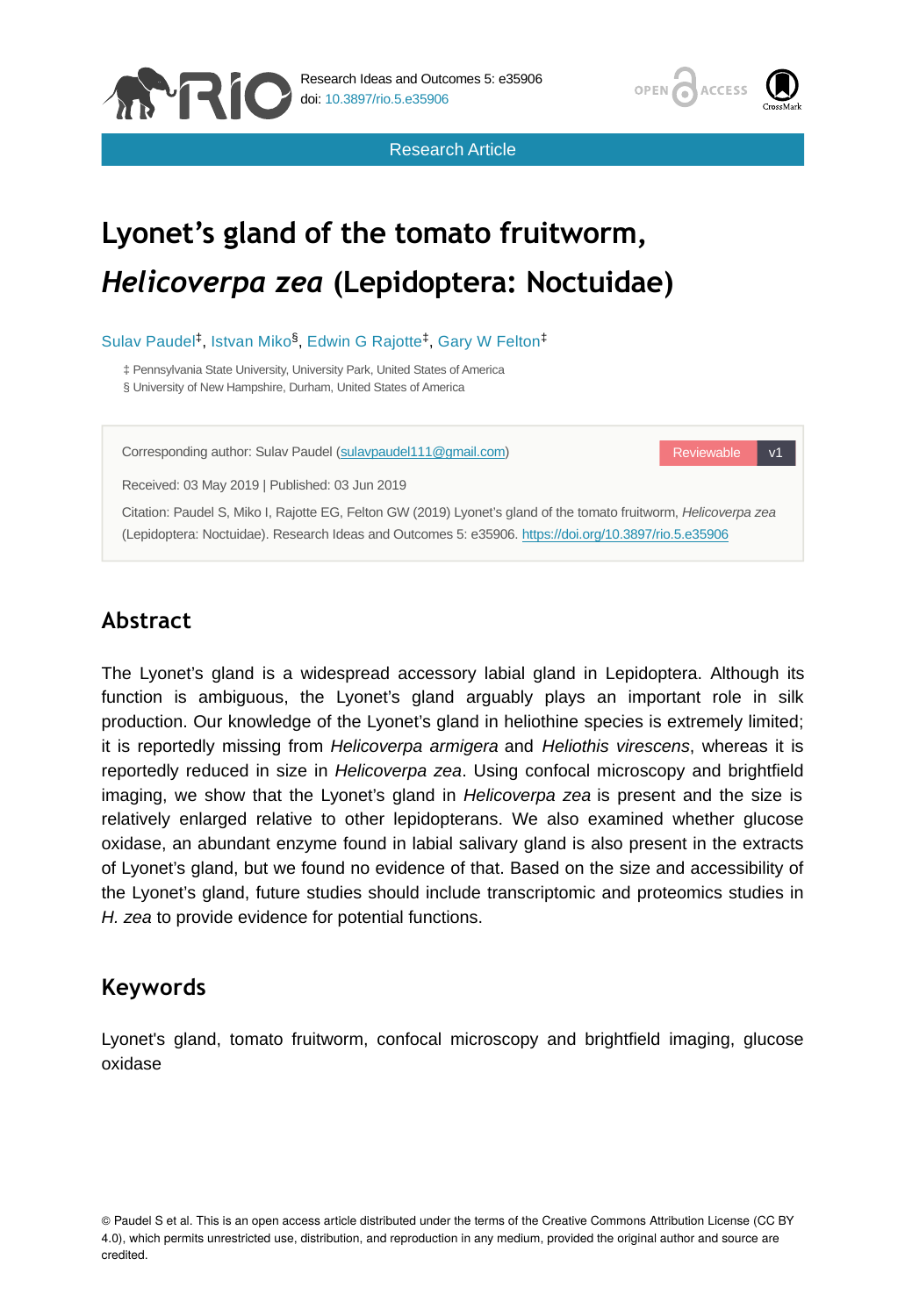### **Introduction**

The Lyonet's gland is an accessory gland located at the proximal region of the silk or labial gland (Waku and Sumimoto 1974, Sehnal and Akai 1990). The gland is also referred to as "Fillipi's gland" (Waku and Sumimoto 1974) and was first described in 1760 (Machida 1965, Waku and Sumimoto 1974, Akai 1984). A gland with a similar location is also recorded from larvae of the other amphiesmenopteran order, Trichoptera (Glasgow 1936, Allegret and Denis 1963, Cianficconi and Moretti 2000l). The homology of these trichopteran glands with the lepidopteran Lyonet's gland, however, is questionable, as these glands are absent from non-dytrisian lepidopteran lineages (Victoriano and Gregório 2004, Vegliante 2005). Several functions of the glands are suggested for by various authors. Helm (1876) and Wigglesworth (1972) suggested that the gland produces a cementing substance; while others hypothesized that the secretion serves as a lubricant and helps in the extrusion of silk (Day and Waterhouse 1953, Glasgow 1936). An ablation study, however, demonstrated no significant impact on silk quality following the removal of Lyonet's gland (Machida 1965). Recent studies on the gland ultrastructure (Waku and Sumimoto 1974) and transcriptome (Wang et al. 2016) suggested the glands' role in transporting small molecules to the labial gland duct. The role of Lyonet's gland in silk production is also suggested by the fact that these glands are missing from some taxa that do not typically produce silk, e.g., *Manduca sexta* (Leslie and Robertson 1973).

Many heliothine moths (Lepidoptera: Noctuidae) are major insect pests in several crops worldwide, and disruption of their silk production could have potential as a management strategy. While there are several studies on the main silk glands (Akai et al. 2003, Sorensen et al. 2006, Li et al. 2010), very limited information is available about the Lyonet's gland. Sorensen et al. 2006 and Chi et al. 1975 did not find the Lyonet's gland in *Helicoverpa armigera, H. zea* and *Heliothis virescens*. This finding is surprising, as these taxa all produce silk. Only a single, superficial illustration of a putative Lyonet's gland from MacGown and Sikorowski (1982) suggests its presence in heliothines where it is described as a small, bi-lobed dilution of the proximal region of the silk gland. Helm (1876) classified the Lyonet's glands into three types based on their gross morphology. The first and second types have proximal canal-like components while in the third type, the leaf-like glandular lobes arises from the main silk gland without any gland canal.

The aim of the present study was to investigate the presence of the Lyonet's gland in *H. zea* using dissection, bright field and confocal laser scanning microscopy. If present, we will also examine whether active glucose oxidase, a highly abundant enzyme found in labial salivary gland of *H. zea* (Eichenseer et al. 1999) is also present in the extracts of Lyonet's gland. GOX is secreted by labial salivary glands of *H. zea* during feeding and acts as an elicitor or suppressor of plant defenses (Musser et al. 2002) as well as performing an important function in immunity (Musser et al. 2005).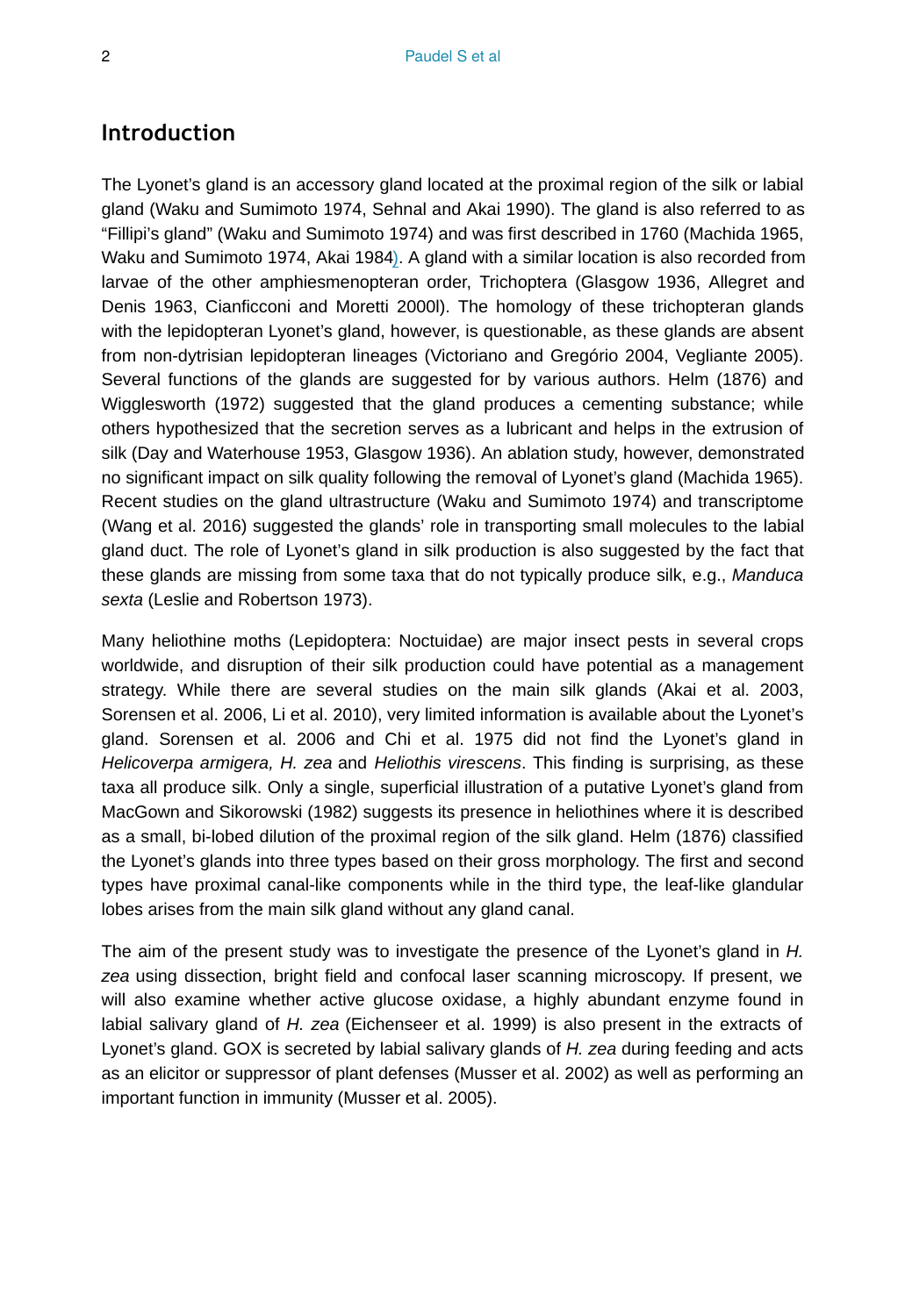## **Material and methods**

Fifth instar *Helicoverpa zea* were dissected in 0.1 M phosphate buffer (pH 7.4). Lyonet's glands were fixed in 2.5% glutaraldehyde in 0.1 M phosphate buffer, and 5% sucrose for 24 hours on room temperature, washed in phosphate buffer, transferred and imaged in glycerol on concavity microscope slides. The glands were imaged with an Olympus BX41 compound microscope equipped with a Cannon EOS 70D SLR digital camera and with an Olympus FV10i Confocal Laser Microscope using two excitation wavelengths: 473 nm, and 559 nm. Auto-fluorescence was detected using three channels with emission ranges of 490–590 nm (green), and 570–670 nm (red), respectively. Volume rendered micrographs and media files were generated with ImageJ (Schneider et al. 2012) using maximum intensity projection.

Glucose oxidase (GOX) activity in Lyonet's gland was assayed using six pairs of Lyonet's gland and labial salivary glands (+ve control) collected from 5th instar caterpillars. Glands were homogenized with phosphate buffer (0.1 M, pH 7.0), and the supernatant was then collected after centrifugation (4  $^{\circ}$ C, 7,500 $\times$  g, 10 min) to quantify GOX enzyme activity following Eichenseer et al. (1999).

## **Results**

Based on our observation, the Lyonet's glands in *Helicoverpa zea* larvae were branched from the proximal region of the silk glands (Figs 1, 2). The gland lumen is substantially smaller than the silk gland lumen (Lgl, sgl: Fig. 3). It was composed of multiple elongate lobes of 30–500 micrometers each, whose surfaces are scattered with less fluorescing wavy areas. We were not able to differentiate cell borders on the lobes even using higher magnification (Fig. 4). Interestingly, GOX activity was not detected in the Lyonet's gland, whereas a significant amount was found in the labial salivary gland (df=1, F=326.38. p<0.001) (Fig. 5).



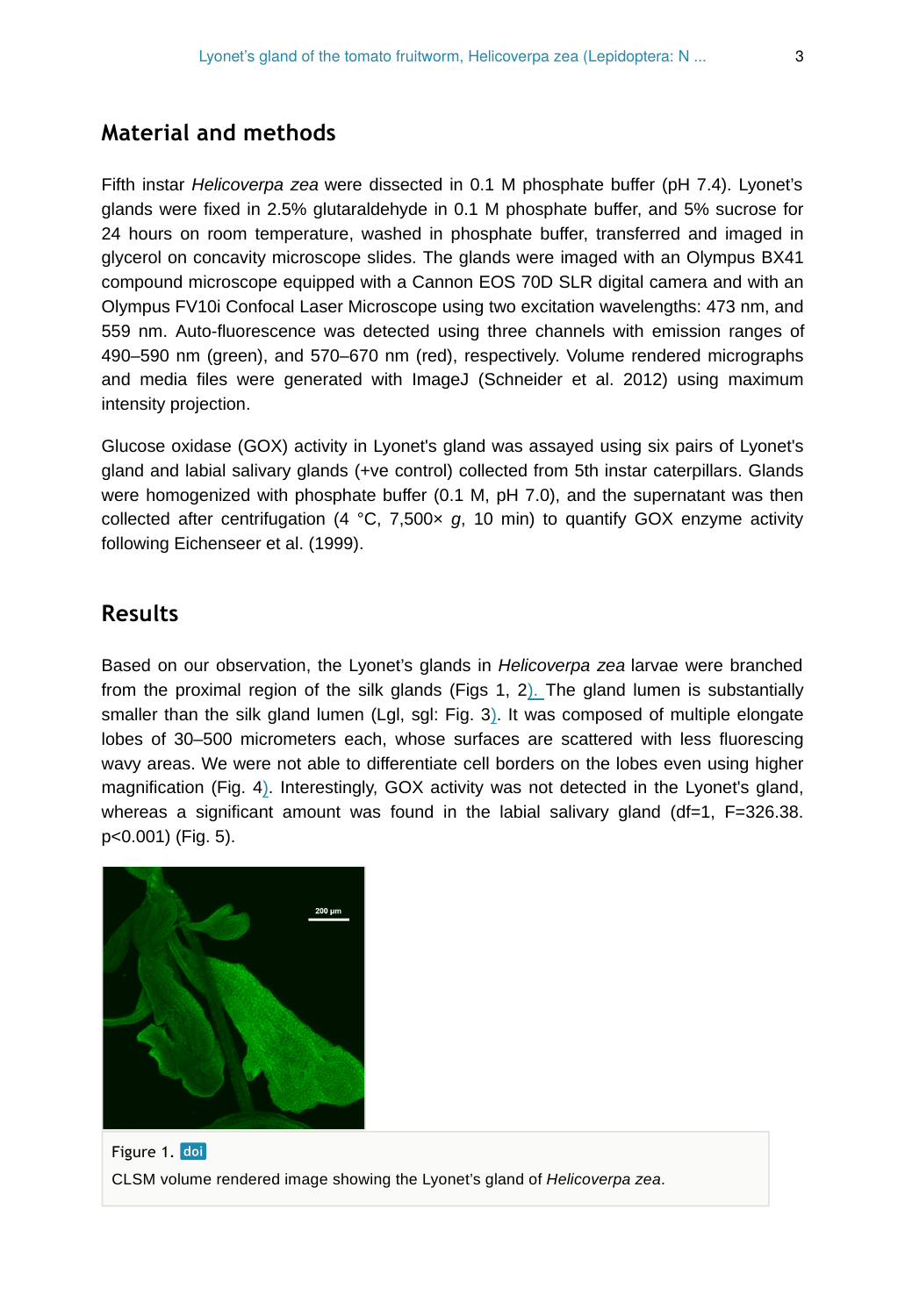

Figure 2. doi Bright field micrograph showing the Lyonet's gland of *Helicoverpa zea*.



#### Figure 3. doi

Bright field micrograph showing the branching point of the Lyonet's gland (Lgl: Lyonet's gland lumen) and main silk gland (sgl: Silk gland lumen) of *Helicoverpa zea*.



#### Figure 4. doi

CLSM volume rendered image showing granules on the surface of Lynoett's gland of *Helicoverpa zea*.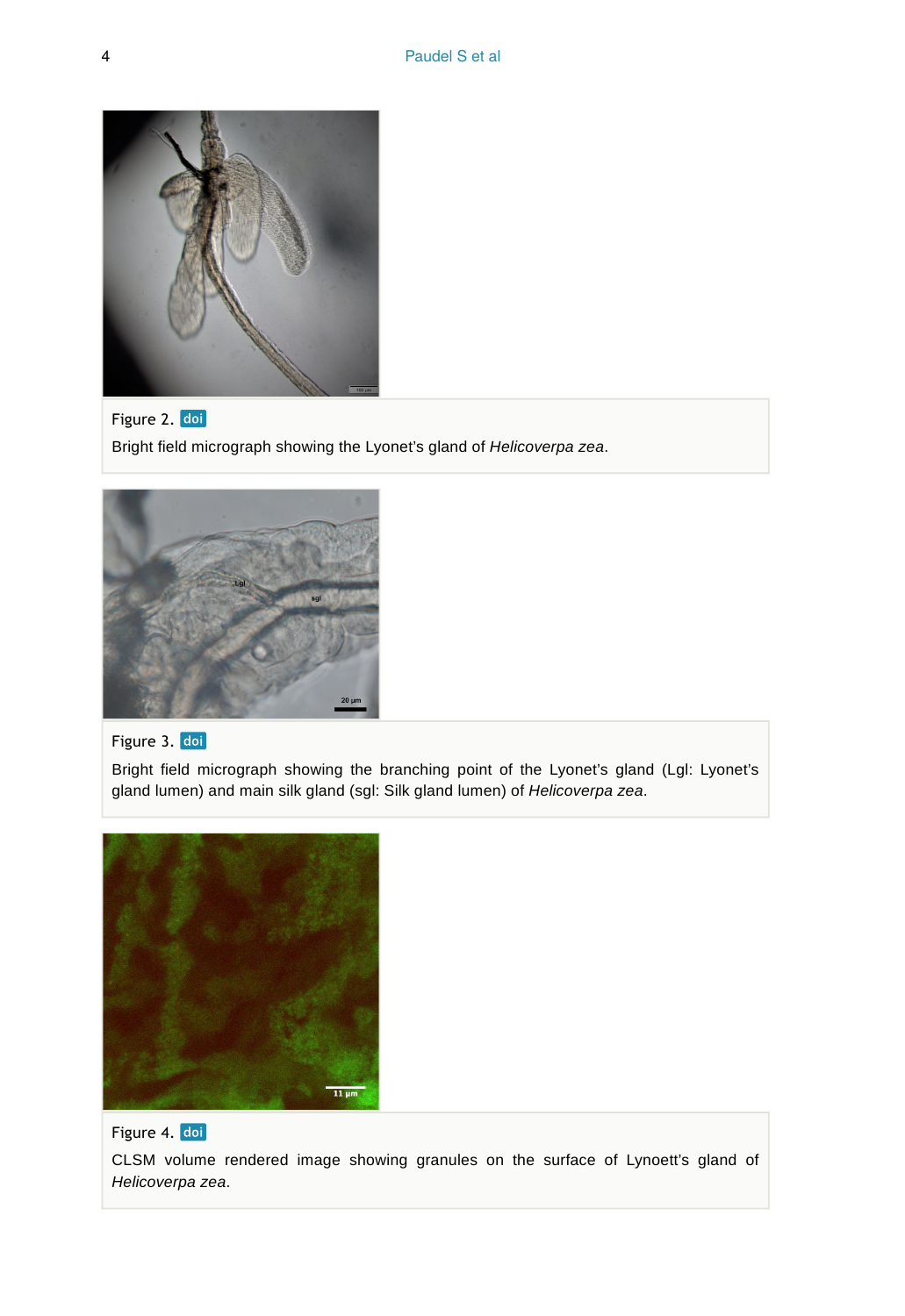

#### Figure 5. doi

Glucose oxidase activity (umol/min/mg) in Lyonet's glands and Labial Salivary glands (+ve control) from *Helicoverpa zea* caterpillars. Values are untransformed mean ± SEM. Different letters indicate significant differences between treatments.

### **Discussion**

The structure of the Lyonet's gland in *H. zea* was different from what was illustrated by MacGown and Sikorowski 1982, with a relatively larger size while composed of multiple, leaf-like lobes. But it was similar to that described by in other noctuids with the lobes of the gland arising directly from the silk gland. The delicacy of the gland might be the explanation for these reports and it is also possible that specimen used by was partially destroyed and the illustration was mostly based on the proximal portion of the gland. We also experienced difficulties in keeping the Lyonet's gland attached to the main salivary gland during our dissections but were always able to easily regain pieces of the gland.

The relative size of this gland in *H. zea*, which is 2–3 times larger than the same gland in *Bombyx mori* suggests that the gland plays an important role in the biology of *H. zea*. The labial glands have multiple function in Llepidoptera; in addition to silk formation saliva produced by the glands may be involved with digestion, detoxification, lubrication of the mouthparts, suppression of plant defenses, etc. (Rivera-Vega et al. 2017). What role the auxiliary Lyonet's glands contribute to these functions is unknown. As there was no any indication of Glucose oxidase (GOX) in the gland, it may have other roles in the insects such as transport/secretion of small molecules involved in suppression of plant defenses. Based on the size and accessibility of the gland, future studies should include transcriptomic and proteomic studies in *H. zea* to provide clues regarding function. Examination of the gross morphology of other heliothines should also be considered, as authors who reported the absence of the Lyonet's gland from *H. zea* also reported that this gland is absent from *H. armigera* and *Heliothis virescencs* (Sorensen et al. 2006, Chi et al. 1975).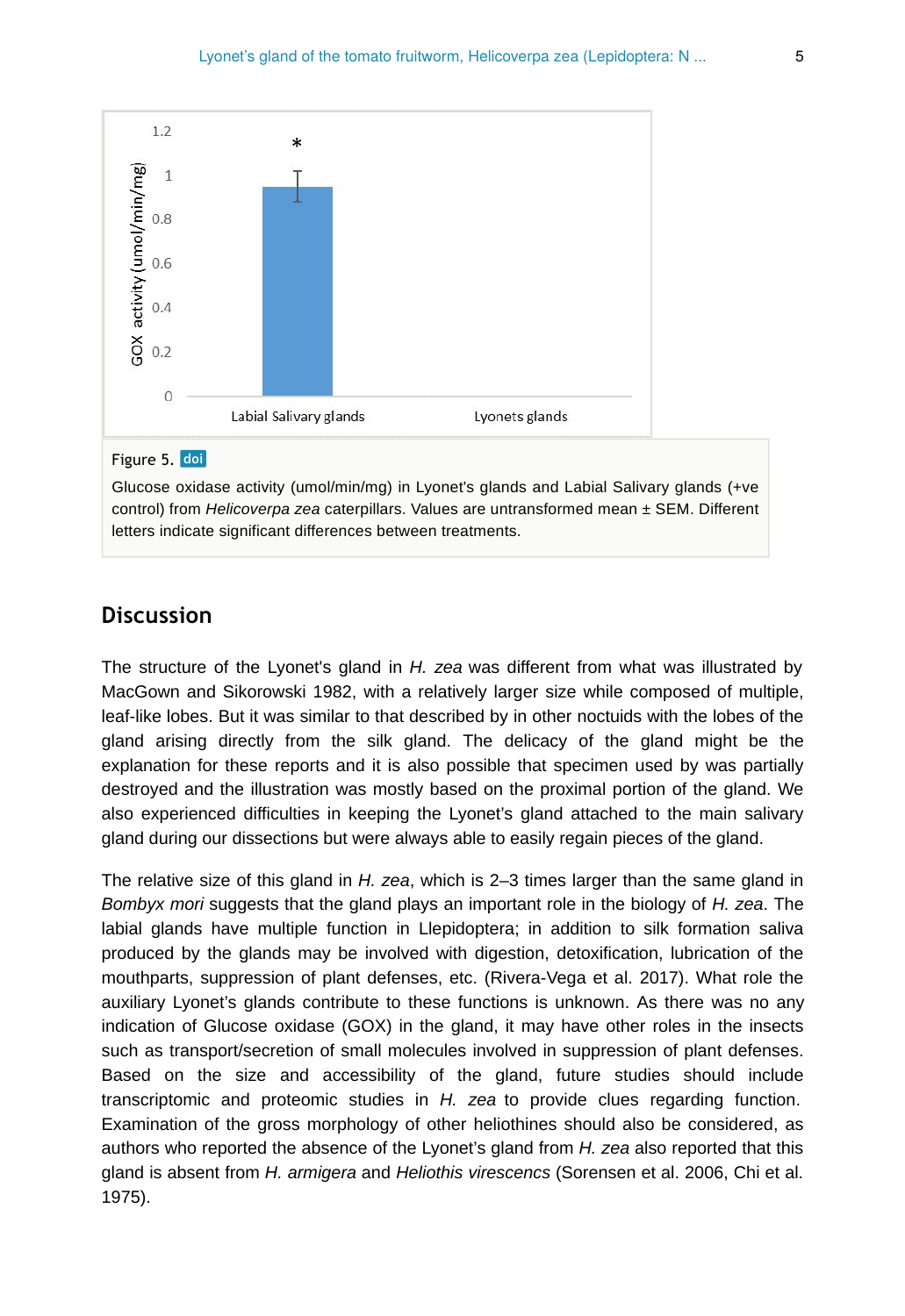## **Acknowledgements**

The current work is the result of the" Know Your Insect" 2017 fall graduate course of the Entomology Department at the Pennsylvania State University. We thank Adam Rork, Asifa Hameed, Po-An Lin, Ching-Wen Tan, and Maria Perezsandi for thoughtful discussions, literature search and assistance with dissections. SP is supported by the United States Agency for International Develpoment (USAID) Integrated Pest Management Innovation Lab (IPM IL) program.

## **Author contributions**

SP and IM: Conceptualization, investigation, and writing

EGR and GWF: Supervision, review and editing

## **Conflicts of interest**

There is no conflict of interest.

## **References**

- Akai H (1984) The ultrastructure and functions of the silk gland cells of *Bombyx mori* . Insect Ultrastructure 323‑364. [https://doi.org/10.1007/978-1-4613-2715-8\\_9](https://doi.org/10.1007/978-1-4613-2715-8_9)
- Akai H, Nagashima T, Yamaguchi S (2003) Ultrastructures of silk glands and cocoon filaments from the Mexican silkmoth, *Eucheira socialis* . International Journal of Wild Silkmoth & Silk 8: 65‑72.
- Allegret P, Denis C (1963) Étude morphologique de l'appareil séricigene des larves de quelques espèces de Trichoptères et conséquences physiologiques immédiates. Bulletin de la Société Zoologique de France 88: 556‑558.
- Chi C, Drew W, Young J, Curd M (1975) Comparative morphology and histology of the larval digestive system of two genera of Noctuidae (Lepidoptera): *Heliothis* and *Spodoptera* . Annals of the Entomological Society of America 68 (2): 371-380. [https://doi.org/10.1093/](https://doi.org/10.1093/aesa/68.2.371) [aesa/68.2.371](https://doi.org/10.1093/aesa/68.2.371)
- Cianficconi F, Moretti G (2000) Silk weave and silk glands in aquatic instars of two species of *Helicopsyche* von Siebold, 1856 (Trichoptera, Helicopsychidae). Aquatic Insects 22 (1): 58‑65. [https://doi.org/10.1076/0165-0424\(200001\)22:1;1-z;ft058](https://doi.org/10.1076/0165-0424(200001)22:1;1-z;ft058)
- Day MF, Waterhouse DF (1953) The mechanism of digestion. In: Roeder KD (Ed.) Insect Physiology. John Wiley, New York, 311-330 pp.
- Eichenseer H, Mathews MC, Bi J, Murphy JB, Felton G (1999) Salivary glucose oxidase: Multifunctional roles for *Helicoverpa zea*? Archives of Insect Biochemistry and Physiology 42 (1): 99‑109. [https://doi.org/10.1002/\(SICI\)1520-6327\(199909\)42:1<99::AID-](https://doi.org/10.1002/(SICI)1520-6327(199909)42:1%3C99::AID-ARCH10%3E3.0.CO;2-B)[ARCH10>3.0.CO;2-B](https://doi.org/10.1002/(SICI)1520-6327(199909)42:1%3C99::AID-ARCH10%3E3.0.CO;2-B)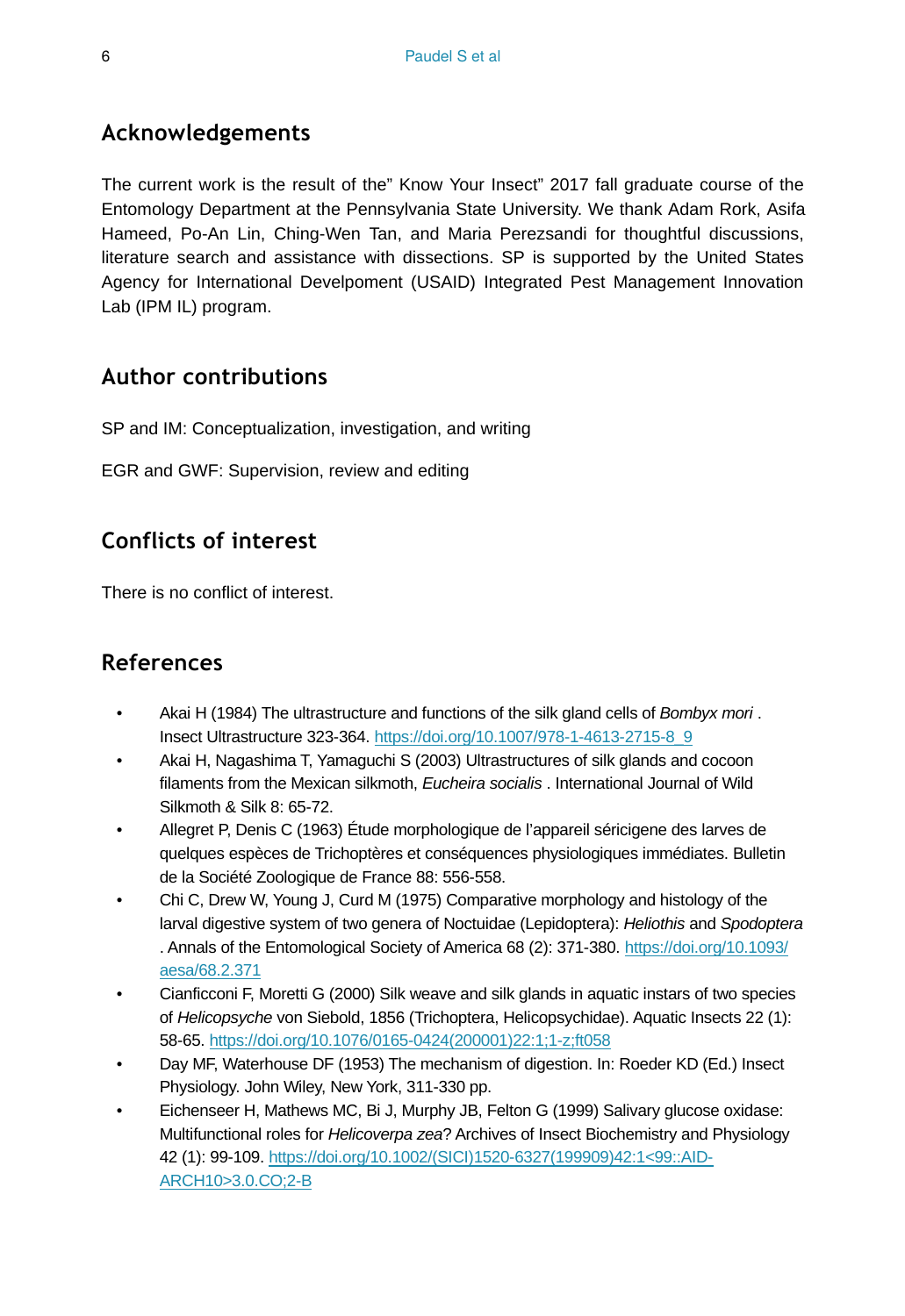- Glasgow JP (1936) Memoirs: Internal anatomy of a caddis (*Hydropsyche colonica*). Journal of Cell Science 2 (313): 151‑179.
- Helm E (1876) Über die Spinndrüsen der Lepidopteren. Wilhelm Engelmann
- Leslie RA, Robertson HA (1973) The structure of the salivary gland of the moth (*Manduca sexta*). Zeitschrift für Zellforschung und Mikroskopische Anatomie 146 (4): 553‑564. [https://](https://doi.org/10.1007/bf02347183) [doi.org/10.1007/bf02347183](https://doi.org/10.1007/bf02347183)
- Li Q, Deng X, Yang W, Huang Z, Tettamanti G, Cao Y, Feng Q (2010) Autophagy, apoptosis, and ecdysis-related gene expression in the silk gland of the silkworm (*Bombyx mori*) during metamorphosis. Canadian Journal of Zoology 88 (12): 1169-1178. [https://](https://doi.org/10.1139/Z10-083) [doi.org/10.1139/Z10-083](https://doi.org/10.1139/Z10-083)
- MacGown MW, Sikorowski PP (1982) Anatomy of the digestive system of *Heliothis zea* (Lepidoptera; Noctuidae) larvae. Bulletin - Mississippi Agricultural and Forestry Experiment Station 905: 1-15.
- Machida Y (1965) Studies on the silk glands of the silkworm, *Bombyx mori* L. I. Morphological and functional studies of Filippi's glands in the silkworm. Science Bulletin of the Faculty of Agriculture, Kyushu University 22: 95-108.
- Musser R, Hum-Musser S, Eichenseer H, Peiffer M, Ervin G, Murphy JB, Felton GW (2002) Caterpillar saliva beats plant defences. Nature 416 (6881): 599‑600. [https://](https://doi.org/10.1038/416599a) [doi.org/10.1038/416599a](https://doi.org/10.1038/416599a)
- Musser RO, Cipollini DF, Hum-Musser SM, Williams SA, Brown JK, Felton GW (2005) Evidence that the caterpillar salivary enzyme glucose oxidase provides herbivore offense in solanaceous plants. Archives of Insect Biochemistry and Physiology 58 (2): 128‑137. <https://doi.org/10.1002/arch.20039>
- Rivera-Vega LJ, Acevedo FE, Felton GW (2017) Genomics of Lepidoptera saliva reveals function in herbivory. Current Opinion in Insect Science 19: 61‑69. [https://doi.org/10.1016/](https://doi.org/10.1016/j.cois.2017.01.002) [j.cois.2017.01.002](https://doi.org/10.1016/j.cois.2017.01.002)
- Schneider CA, Rasband WS, Eliceiri KW (2012) NIH Image to ImageJ: 25 years of image analysis. Nature Methods 9 (7): 671‑675.<https://doi.org/10.1038/nmeth.2089>
- Sehnal F, Akai H (1990) Insect silk glands: their types, development and function, and effects of environmental factors and morphogenetic hormones on them. International Journal of Insect Morphology and Embryology 19 (2): 79-132. [https://](https://doi.org/10.1016/0020-7322(90)90022-h) [doi.org/10.1016/0020-7322\(90\)90022-h](https://doi.org/10.1016/0020-7322(90)90022-h)
- Sorensen GS, Cribb BW, Merritt D, Johnson M-L, Zalucki MP (2006) Structure and ultrastructure of the silk glands and spinneret of *Helicoverpa armigera* (Hübner) (Lepidoptera: Noctuidae). Arthropod Structure & Development 35 (1): 3‑13. [https://](https://doi.org/10.1016/j.asd.2005.10.002) [doi.org/10.1016/j.asd.2005.10.002](https://doi.org/10.1016/j.asd.2005.10.002)
- Vegliante F (2005) Larval head anatomy of *Heterogynis penella* (Zygaenoidea, Heterogynidae), and a general discussion of caterpillar head structure (Insecta, Lepidoptera). Acta Zoologica 86 (3): 167‑194. [https://doi.org/10.1111/](https://doi.org/10.1111/j.1463-6395.2005.00198.x) [j.1463-6395.2005.00198.x](https://doi.org/10.1111/j.1463-6395.2005.00198.x)
- Victoriano E, Gregório EA (2004) Ultrastructure of the Lyonet's glands in larvae of *Diatraea saccharalis* Fabricius (Lepidoptera: Pyralidae). Biocell 28 (2): 165‑9.
- Waku Y, Sumimoto K (1974) Ultrastructure of Lyonet's gland in the silkworm (*Bombyx mori* L.). Journal of Morphology 142 (2): 165‑185.<https://doi.org/10.1002/jmor.1051420205>
- Wang X, Li Y, Peng L, Chen H, Xia Q, Zhao P (2016) Comparative transcriptome analysis of *Bombyx mori* spinnerets and Filippi's glands suggests their role in silk fiber formation.